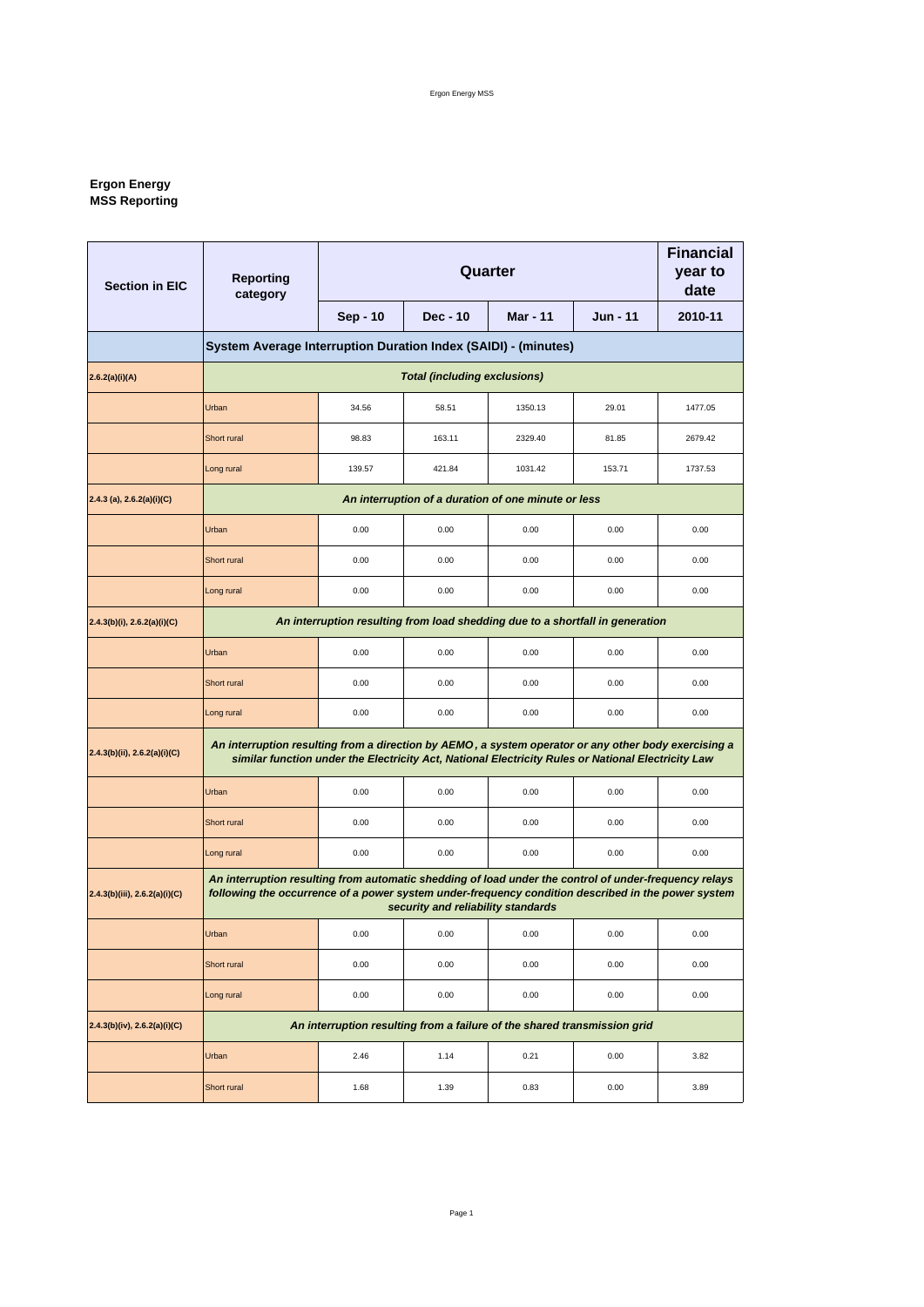## Ergon Energy MSS

|                                  | Long rural                                                                                                                                    | 0.00   | 0.25                    | 0.20    | 0.58   | 1.03    |  |  |
|----------------------------------|-----------------------------------------------------------------------------------------------------------------------------------------------|--------|-------------------------|---------|--------|---------|--|--|
| $2.4.3(b)(v)$ , 2.6.2(a)(i)(C)   | An interruption resulting from a direction by a police officer or another authorised person exercising<br>powers in relation to public safety |        |                         |         |        |         |  |  |
|                                  | Urban                                                                                                                                         | 0.00   | 4.82                    | 18.16   | 0.02   | 23.31   |  |  |
|                                  | Short rural                                                                                                                                   | 0.00   | 8.03                    | 8.10    | 0.96   | 24.95   |  |  |
|                                  | Long rural                                                                                                                                    | 0.00   | 45.43                   | 14.90   | 1.38   | 70.04   |  |  |
| $2.4.3(c)$ , 2.6.2(a)(i)(C)      | Any interruption to the supply of electricity on a distribution entity's supply network which commences<br>on a major event day               |        |                         |         |        |         |  |  |
|                                  | Urban                                                                                                                                         | 0.00   | 4.45                    | 1289.17 | 0.00   | 1297.38 |  |  |
|                                  | Short rural                                                                                                                                   | 0.00   | 16.99                   | 2194.62 | 0.00   | 2215.49 |  |  |
|                                  | Long rural                                                                                                                                    | 0.00   | 82.92                   | 744.63  | 0.00   | 820.45  |  |  |
| 2.4.3(d), 2.6.2(a)(i)(C)         | An interruption caused by a customer's electrical installation or failure of that electrical installation                                     |        |                         |         |        |         |  |  |
|                                  | Urban                                                                                                                                         | 0.29   | 0.66                    | 2.47    | 0.74   | 3.67    |  |  |
|                                  | Short rural                                                                                                                                   | 0.58   | 1.78                    | 3.88    | 3.43   | 9.34    |  |  |
|                                  | Long rural                                                                                                                                    | 0.96   | 2.81                    | 3.70    | 11.89  | 18.66   |  |  |
| 2.6.2(a)(iii)                    |                                                                                                                                               |        | <b>Total exclusions</b> |         |        |         |  |  |
|                                  | Urban                                                                                                                                         | 2.76   | 11.07                   | 1310.01 | 0.75   | 1328.18 |  |  |
|                                  | Short rural                                                                                                                                   | 2.26   | 28.19                   | 2207.43 | 4.38   | 2253.68 |  |  |
|                                  | Long rural                                                                                                                                    | 0.96   | 131.42                  | 763.44  | 13.85  | 910.18  |  |  |
| $2.6.2(a)(i)(B)$ , 2.6.2(a)(iii) | <b>Total Distribution system (exc luding exclusions)</b>                                                                                      |        |                         |         |        |         |  |  |
|                                  | Urban                                                                                                                                         | 31.80  | 47.44                   | 40.13   | 28.25  | 148.88  |  |  |
|                                  | Short rural                                                                                                                                   | 96.57  | 134.92                  | 121.97  | 77.46  | 425.74  |  |  |
|                                  | Long rural                                                                                                                                    | 138.61 | 290.43                  | 267.98  | 139.86 | 827.35  |  |  |
|                                  |                                                                                                                                               |        |                         |         |        |         |  |  |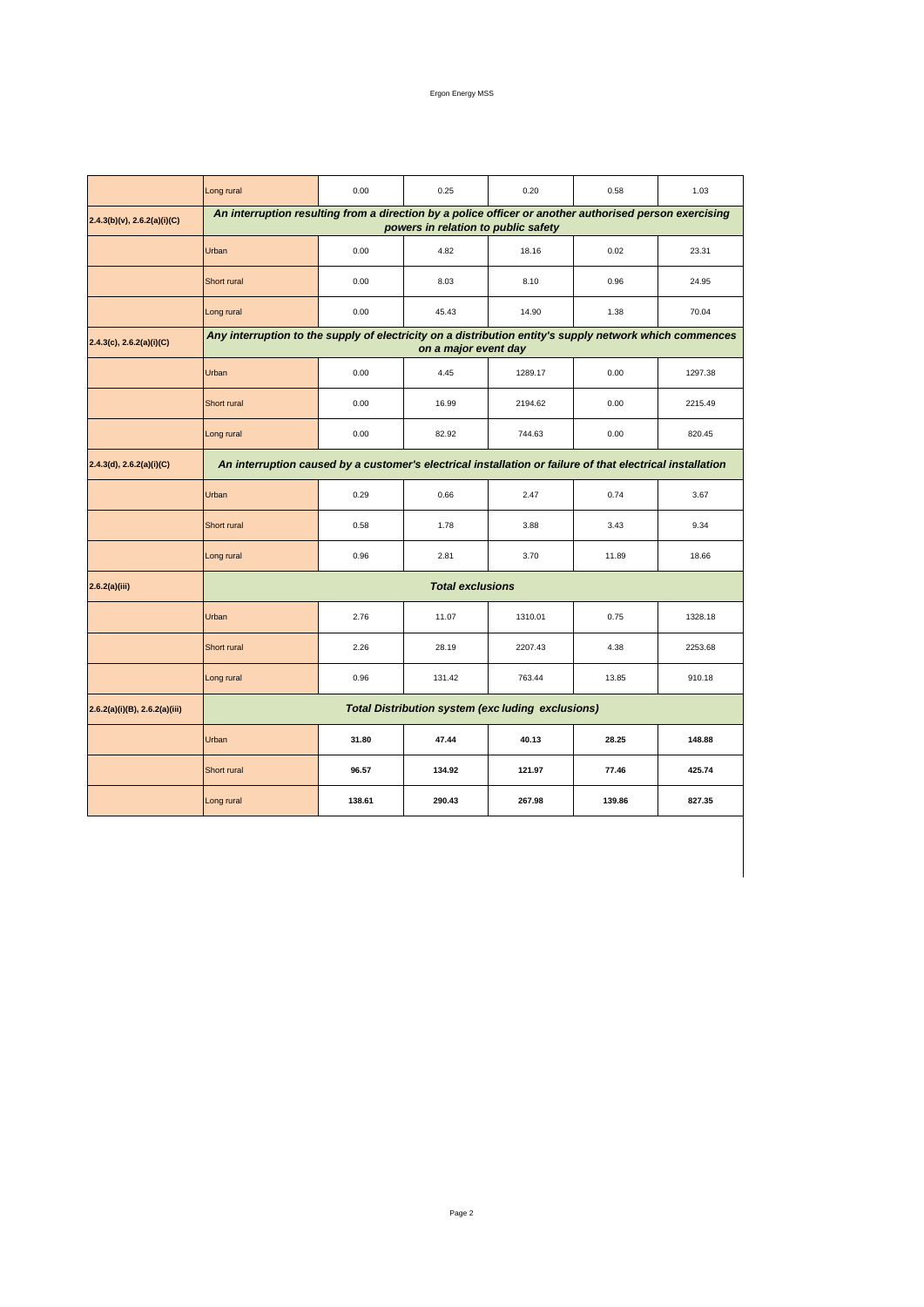|                                  |                                                                                                                                                                                                                                                   | Quarter                                                                  |          |                                                     |                 | <b>Financial</b><br>year to<br>date |  |
|----------------------------------|---------------------------------------------------------------------------------------------------------------------------------------------------------------------------------------------------------------------------------------------------|--------------------------------------------------------------------------|----------|-----------------------------------------------------|-----------------|-------------------------------------|--|
| <b>Section in EIC</b>            | <b>Reporting</b><br>category                                                                                                                                                                                                                      | Sep - 10                                                                 | Dec - 10 | <b>Mar - 11</b>                                     | <b>Jun - 11</b> | 2010-11                             |  |
|                                  | System Average Interruption Frequency Index (SAIFI) - (number)                                                                                                                                                                                    |                                                                          |          |                                                     |                 |                                     |  |
|                                  | <b>Total (including exclusions)</b>                                                                                                                                                                                                               |                                                                          |          |                                                     |                 |                                     |  |
|                                  | Urban                                                                                                                                                                                                                                             | 0.42                                                                     | 0.60     | 0.93                                                | 0.39            | 2.32                                |  |
| 2.6.2(a)(i)(A), 2.6.2(a)(iii)    | Short rural                                                                                                                                                                                                                                       | 0.86                                                                     | 1.26     | 1.73                                                | 0.70            | 4.54                                |  |
|                                  | Long rural                                                                                                                                                                                                                                        | 1.13                                                                     | 1.75     | 2.13                                                | 1.20            | 6.09                                |  |
|                                  |                                                                                                                                                                                                                                                   |                                                                          |          | An interruption of a duration of one minute or less |                 |                                     |  |
|                                  | Urban                                                                                                                                                                                                                                             | 0.00                                                                     | 0.00     | 0.00                                                | 0.00            | 0.00                                |  |
| 2.4.3 (a), $2.6.2(a)(i)(C)$      | Short rural                                                                                                                                                                                                                                       | 0.00                                                                     | 0.00     | 0.00                                                | 0.00            | 0.00                                |  |
|                                  | Long rural                                                                                                                                                                                                                                        | 0.00                                                                     | 0.00     | 0.00                                                | 0.00            | 0.00                                |  |
|                                  | An interruption resulting from load shedding due to a shortfall in generation                                                                                                                                                                     |                                                                          |          |                                                     |                 |                                     |  |
|                                  | Urban                                                                                                                                                                                                                                             | 0.00                                                                     | 0.00     | 0.00                                                | 0.00            | 0.00                                |  |
| $2.4.3(b)(i)$ , $2.6.2(a)(i)(C)$ | Short rural                                                                                                                                                                                                                                       | 0.00                                                                     | 0.00     | 0.00                                                | 0.00            | 0.00                                |  |
|                                  | Long rural                                                                                                                                                                                                                                        | 0.00                                                                     | 0.00     | 0.00                                                | 0.00            | 0.00                                |  |
|                                  | An interruption resulting from a direction by AEMO, a system operator or any other body exercising a<br>similar function under the Electricity Act, National Electricity Rules or National Electricity Law                                        |                                                                          |          |                                                     |                 |                                     |  |
| 2.4.3(b)(ii), 2.6.2(a)(i)(C)     | Urban                                                                                                                                                                                                                                             | 0.00                                                                     | 0.00     | 0.00                                                | 0.00            | 0.00                                |  |
|                                  | Short rural                                                                                                                                                                                                                                       | 0.00                                                                     | 0.00     | 0.00                                                | 0.00            | 0.00                                |  |
|                                  | Long rural                                                                                                                                                                                                                                        | 0.00                                                                     | 0.00     | 0.00                                                | 0.00            | 0.00                                |  |
|                                  | An interruption resulting from automatic shedding of load under the control of under-frequency relays<br>following the occurrence of a power system under-frequency condition described in the power system<br>security and reliability standards |                                                                          |          |                                                     |                 |                                     |  |
| 2.4.3(b)(iii), 2.6.2(a)(i)(C)    | Urban                                                                                                                                                                                                                                             | 0.00                                                                     | 0.00     | 0.00                                                | 0.00            | 0.00                                |  |
|                                  | Short rural                                                                                                                                                                                                                                       | 0.00                                                                     | 0.00     | 0.00                                                | 0.00            | 0.00                                |  |
|                                  | Long rural                                                                                                                                                                                                                                        | 0.00                                                                     | 0.00     | 0.00                                                | 0.00            | 0.00                                |  |
|                                  |                                                                                                                                                                                                                                                   | An interruption resulting from a failure of the shared transmission grid |          |                                                     |                 |                                     |  |
| 2.4.3(b)(iv), 2.6.2(a)(i)(C)     | Urban                                                                                                                                                                                                                                             | 0.04                                                                     | 0.05     | 0.01                                                | 0.00            | 0.11                                |  |
|                                  | Short rural                                                                                                                                                                                                                                       | 0.03                                                                     | 0.06     | 0.08                                                | 0.00            | 0.17                                |  |
|                                  | Long rural                                                                                                                                                                                                                                        | 0.00                                                                     | 0.01     | 0.02                                                | 0.01            | 0.04                                |  |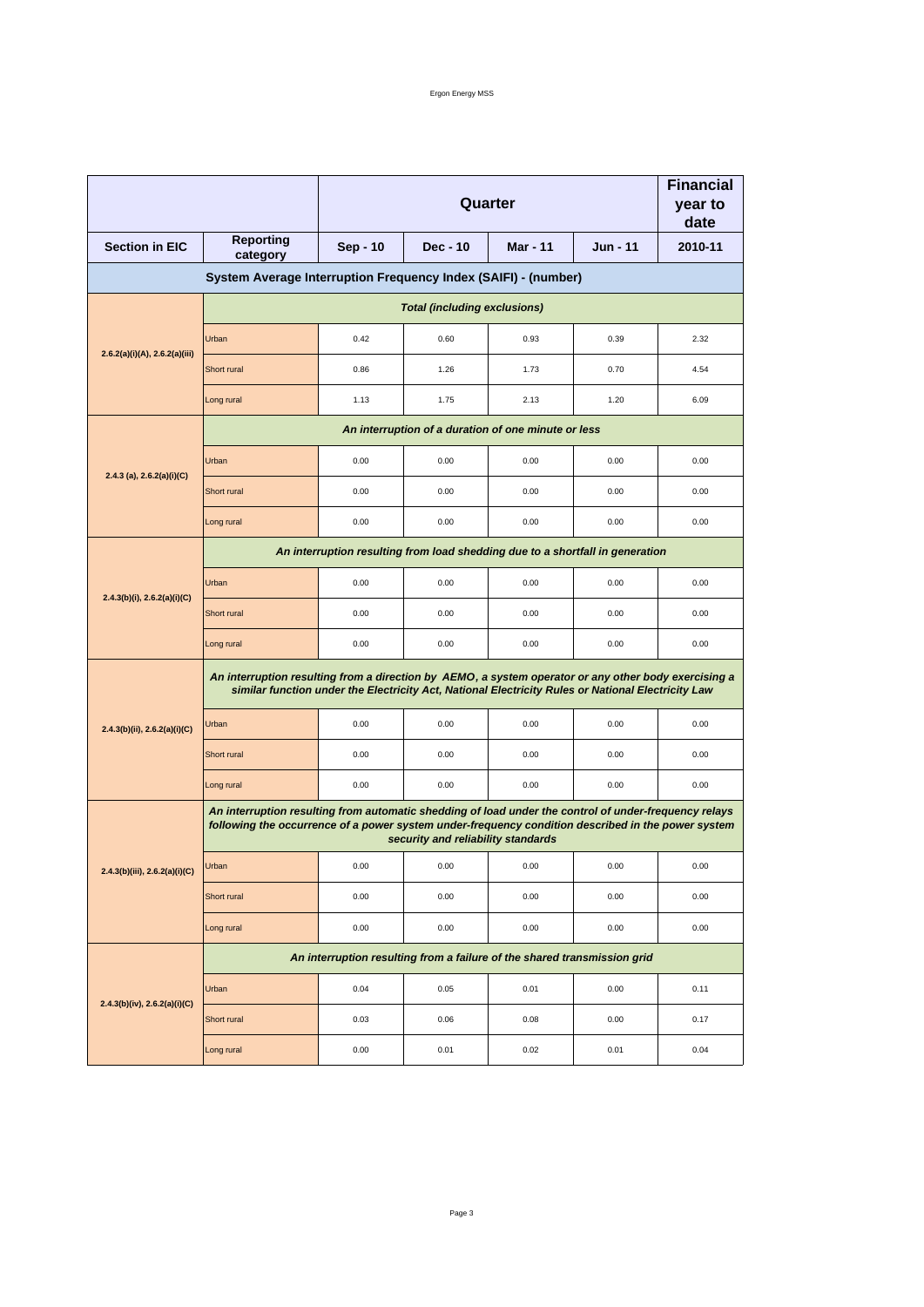| Ergon Energy MSS |  |
|------------------|--|
|                  |  |

|                               | An interruption resulting from a direction by a police officer or another authorised person exercising<br>powers in relation to public safety |       |      |      |      |      |  |  |  |
|-------------------------------|-----------------------------------------------------------------------------------------------------------------------------------------------|-------|------|------|------|------|--|--|--|
| 2.4.3(b)(v), 2.6.2(a)(i)(C)   | Urban                                                                                                                                         | 0.00  | 0.00 | 0.00 | 0.00 | 0.01 |  |  |  |
|                               | Short rural                                                                                                                                   | 0.00  | 0.01 | 0.02 | 0.00 | 0.03 |  |  |  |
|                               | Long rural                                                                                                                                    | 0.00  | 0.01 | 0.01 | 0.00 | 0.05 |  |  |  |
|                               | Any interruption to the supply of electricity on a distribution entity's supply network which commences<br>on a major event day               |       |      |      |      |      |  |  |  |
|                               | Urban                                                                                                                                         | 0.00  | 0.04 | 0.52 | 0.00 | 0.56 |  |  |  |
| 2.4.3(c), 2.6.2(a)(i)(C)      | Short rural                                                                                                                                   | 0.00  | 0.06 | 0.64 | 0.00 | 0.70 |  |  |  |
|                               | Long rural                                                                                                                                    | 0.00  | 0.07 | 0.52 | 0.00 | 0.58 |  |  |  |
|                               | An interruption caused by a customer's electrical installation or failure of that electrical installation                                     |       |      |      |      |      |  |  |  |
| 2.4.3(d), 2.6.2(a)(i)(C)      | Urban                                                                                                                                         | 0.003 | 0.01 | 0.01 | 0.01 | 0.02 |  |  |  |
|                               | Short rural                                                                                                                                   | 0.004 | 0.06 | 0.01 | 0.03 | 0.10 |  |  |  |
|                               | Long rural                                                                                                                                    | 0.00  | 0.05 | 0.01 | 0.09 | 0.15 |  |  |  |
|                               | <b>Total exclusions</b>                                                                                                                       |       |      |      |      |      |  |  |  |
| 2.6.2(a)(iii)                 | Urban                                                                                                                                         | 0.05  | 0.10 | 0.54 | 0.01 | 0.70 |  |  |  |
|                               | Short rural                                                                                                                                   | 0.04  | 0.19 | 0.74 | 0.03 | 1.01 |  |  |  |
|                               | Long rural                                                                                                                                    | 0.00  | 0.15 | 0.56 | 0.10 | 0.82 |  |  |  |
| 2.6.2(a)(i)(B), 2.6.2(a)(iii) | <b>Total Distribution System (excluding exclusions)</b>                                                                                       |       |      |      |      |      |  |  |  |
|                               | Urban                                                                                                                                         | 0.37  | 0.50 | 0.39 | 0.38 | 1.63 |  |  |  |
|                               | Short rural                                                                                                                                   | 0.83  | 1.06 | 0.99 | 0.67 | 3.53 |  |  |  |
|                               | Long rural                                                                                                                                    | 1.13  | 1.60 | 1.57 | 1.11 | 5.27 |  |  |  |
|                               |                                                                                                                                               |       |      |      |      |      |  |  |  |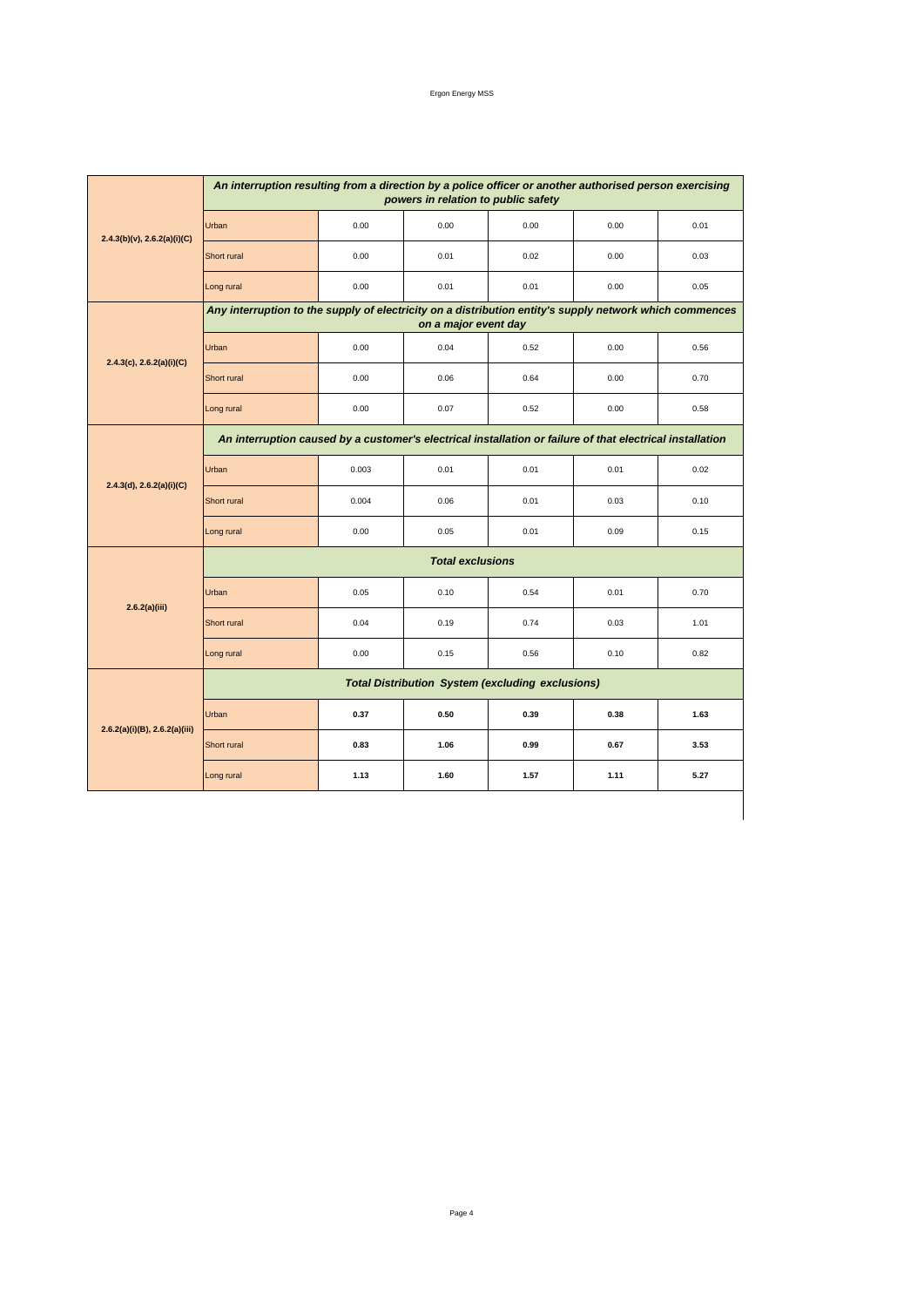## Ergon Energy MSS

| <b>Section in EIC</b> | A description of any major event days                                                                                                                                                                                                                                                                                                                                                                                                                                                                               |
|-----------------------|---------------------------------------------------------------------------------------------------------------------------------------------------------------------------------------------------------------------------------------------------------------------------------------------------------------------------------------------------------------------------------------------------------------------------------------------------------------------------------------------------------------------|
| 2.6.2(a)(i)(D)        | Significant flooding experienced in Central and Southern Queensland<br>Significant flooding experienced in Central and Southern Queensland<br>declared a 10/11 Major Event Day due to Mackay CB Failure<br>declared a 10/11 Major Event Day due to Flooding in Murgon Area<br>declared a 10/11 Major Event Day caused by Cyclone Anthony<br>declared a 10/11 Major Event Day due to Cyclone Yasi<br>declared a 10/11 Major Event Day due to Cyclone Yasi<br>declared a 10/11 Major Event Day due to Southern Storms |
|                       |                                                                                                                                                                                                                                                                                                                                                                                                                                                                                                                     |
|                       |                                                                                                                                                                                                                                                                                                                                                                                                                                                                                                                     |
| <b>Section in EIC</b> | An explanation of reasons for a distribution entity exceeding (where applicable) those minimum service                                                                                                                                                                                                                                                                                                                                                                                                              |
|                       | Refer to p7, MSS & GSL Quarterly Report, July-September 2010                                                                                                                                                                                                                                                                                                                                                                                                                                                        |

| Section in EIG | An explanation of reasons for a distribution entity exceeding (where applicable) those minimum service |
|----------------|--------------------------------------------------------------------------------------------------------|
|                | Refer to p7, MSS & GSL Quarterly Report, July-September 2010                                           |
|                | Refer to p7, MSS & GSL Quarterly Report, October-December 2010                                         |
|                | Refer to p7, MSS & GSL Quarterly Report, January-March 2011                                            |
|                | Refer to p7, MSS & GSL Quarterly Report, April-June 2011                                               |
|                |                                                                                                        |
| 2.6.2(a)(i)(E) |                                                                                                        |
|                |                                                                                                        |
|                |                                                                                                        |
|                |                                                                                                        |
|                |                                                                                                        |
|                |                                                                                                        |